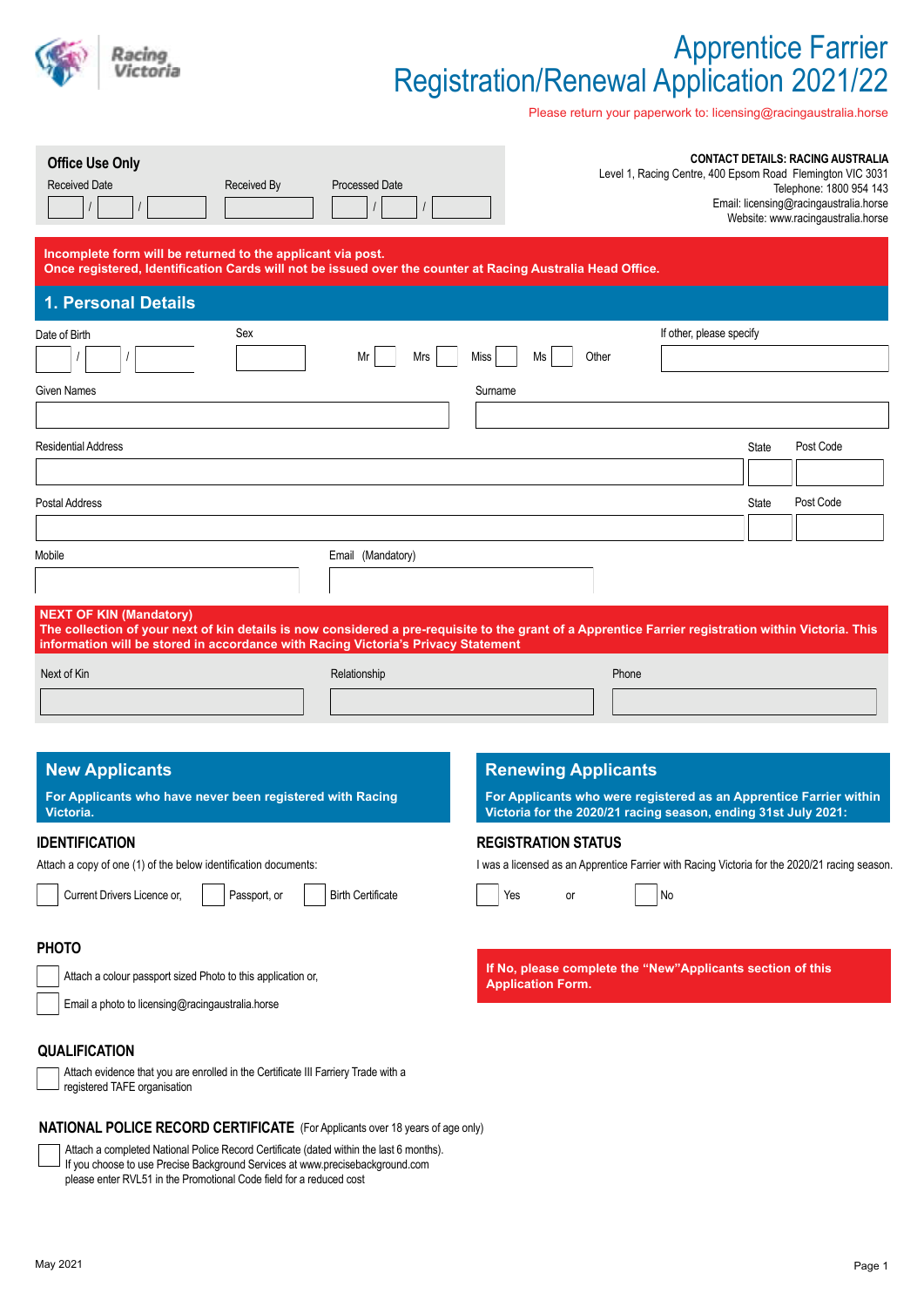

Please return your paperwork to: licensing@racingaustralia.horse

# **2. Declarations for Apprentice Farrier**

Submit the full name of the Master Farrier you are employed by:

### **RULES OF RACING**

I acknowledge that I am bound by the Rules of Racing of Racing Victoria (the Rules) including any policy, code and/or regulations made pursuant to the Rules from time to time, and of any other Principal Racing Authority in which I perform apprentice farrier-related duties, and I agree to familiarise myself with these Rules, including the Rules relating to apprentice farriers and amendments made to these Rules from time to time.

|  |  | Yes, I acknowledge |
|--|--|--------------------|
|--|--|--------------------|

## **RACE DAY ATTENDANCE**

I agree to spend at least one day at the races shadowing a Racing Victoria Farrier during my Apprenticeship. Note: Contact Racing Victoria's Raceday Services Manager to arrange

Yes, I acknowledge

## **NATIONAL POLICE RECORD CERTIFICATE:**

In circumstances where Racing Victoria's Compliance and Regulation Unit sees fit, I consent to obtaining a National Police Record Certificate and providing it to Racing Victoria (if contacted by Racing Victoria or an appointed CrimTrac accredited agency).



## **CRIMINAL CHARGES**

After submitting this Application, I acknowledge that I must inform Racing Victoria's Compliance and Regulation Unit of any criminal charges laid against me within seven days of any charges being laid. Updates must be sent by email to **cru@racingvictoria.net.au**



### **SOCIAL MEDIA POLICY:**

I have read, and agree to be bound by the "Racing Victoria's Social Media Policy," as amended from time to time. This Policy is located at **https://www.racingvictoria.com.au/integrity/social-media-policy**



## **CONTINUED EDUCATION:**

I further declare that I agree to complete all Racing Victoria educational programs related to apprentice farrier licensing within the relevant timeframe.

Yes, I acknowledge

# **3. Questionnaire to be completed by Apprentice Farrier**

**Are you currently under any ban/restriction or have any pending matters yet to be determined by any Racing Authority or Racing Code (including Racing Victoria)?**

| Are you currently under any ban/restriction or nave any pending matters yet to be determined by any Racing Authority or Racing Gode (including Racing Victoria)? |
|------------------------------------------------------------------------------------------------------------------------------------------------------------------|
| Yes<br>No                                                                                                                                                        |
| If Yes, please explain the circumstances:                                                                                                                        |
|                                                                                                                                                                  |
|                                                                                                                                                                  |
| Have you ever been suspended, disqualified or refused a licence, permit or registration by any Racing Authority or Racing Code (including Racing Victoria)?      |
| No<br>Yes                                                                                                                                                        |
| If Yes, please explain the circumstances:                                                                                                                        |
|                                                                                                                                                                  |
|                                                                                                                                                                  |
| Are you currently, or have you previously been licensed/registered with another Principal Racing Authority or Racing Code (PRA)?                                 |
| Yes<br>No                                                                                                                                                        |
| If Yes, please explain the circumstances:                                                                                                                        |
|                                                                                                                                                                  |
|                                                                                                                                                                  |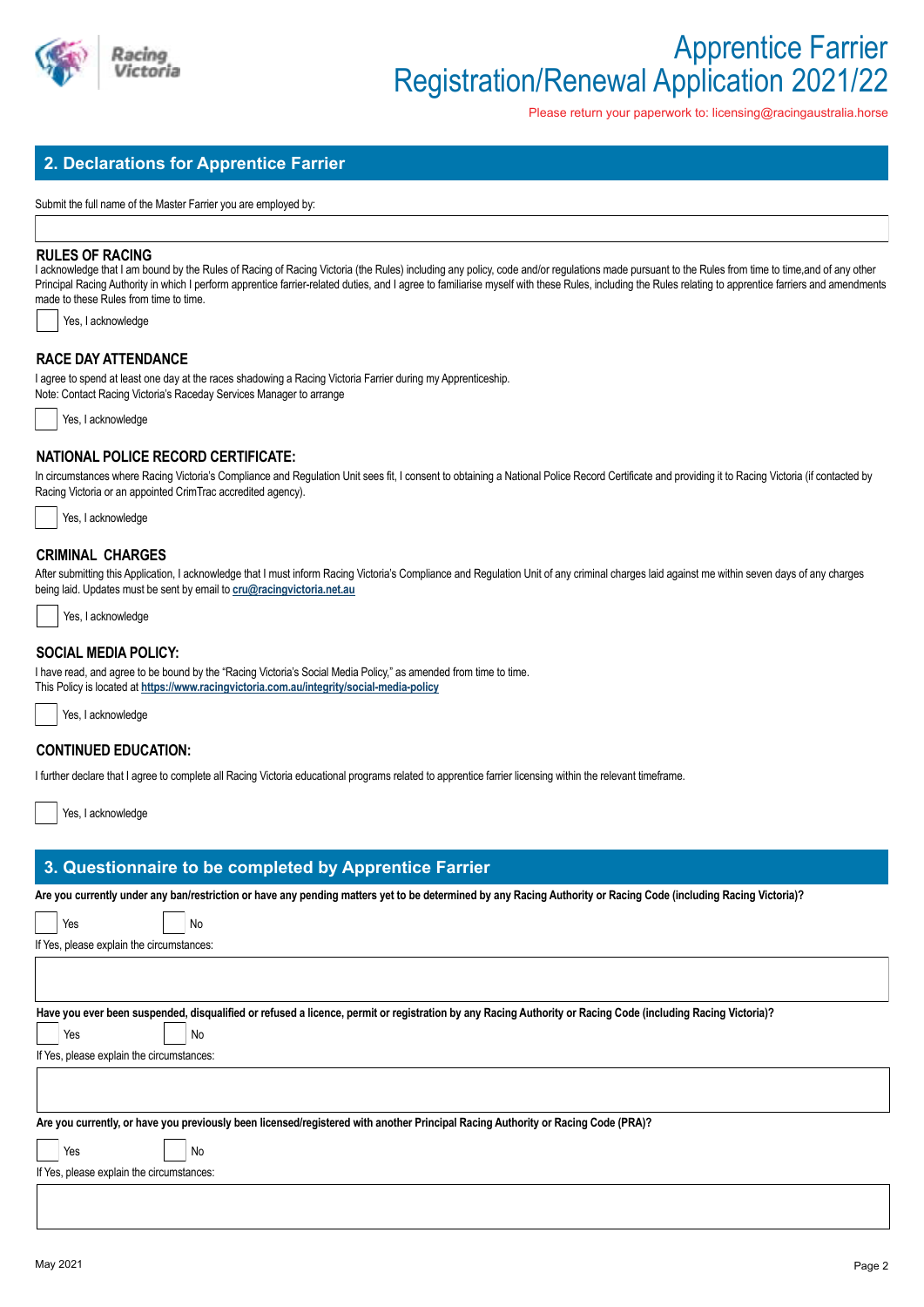

# Apprentice Farrier Registration/Renewal Application 2021/22

Please return your paperwork to: licensing@racingaustralia.horse

#### **Have you, in the last 10 years, been:**

- 1. found guilty of a criminal offence?
- 2. imprisoned?
- 3. placed on parole?

Note: Should Racing Victoria discover through a National Police Check or other means that this has been answered incorrectly, you may be stood down.

 $Yes$   $|$   $|$   $No$ 

If Yes, please explain the circumstances:

**Are there any current criminal proceedings (or charges) pending against you?**

| Yes | No |
|-----|----|
|     |    |

If Yes, please explain the circumstances:

# **4. Parental/Guardian consent for under 18 years of age (applicants must be at least 15 years of age)**

|       | (Please print name)                                                                       |
|-------|-------------------------------------------------------------------------------------------|
| Of    |                                                                                           |
|       | (Address)                                                                                 |
| Phone |                                                                                           |
|       | Relationship to applicant                                                                 |
|       | Hereby consent to him/her being registered as an Apprentice Farrier with Racing Victoria. |

| Signed                                                                                                                                              | Date |
|-----------------------------------------------------------------------------------------------------------------------------------------------------|------|
| 5. Eligibility to work in Australia                                                                                                                 |      |
| Are you an Australian citizen or permanent resident?<br>Yes                                                                                         | No   |
| If you have answered "No" to the above question, you must provide a copy of the VISA that enables you to work as an Apprentice Farrier in Australia |      |

I have provided a copy of my VISA with this application (if applicable)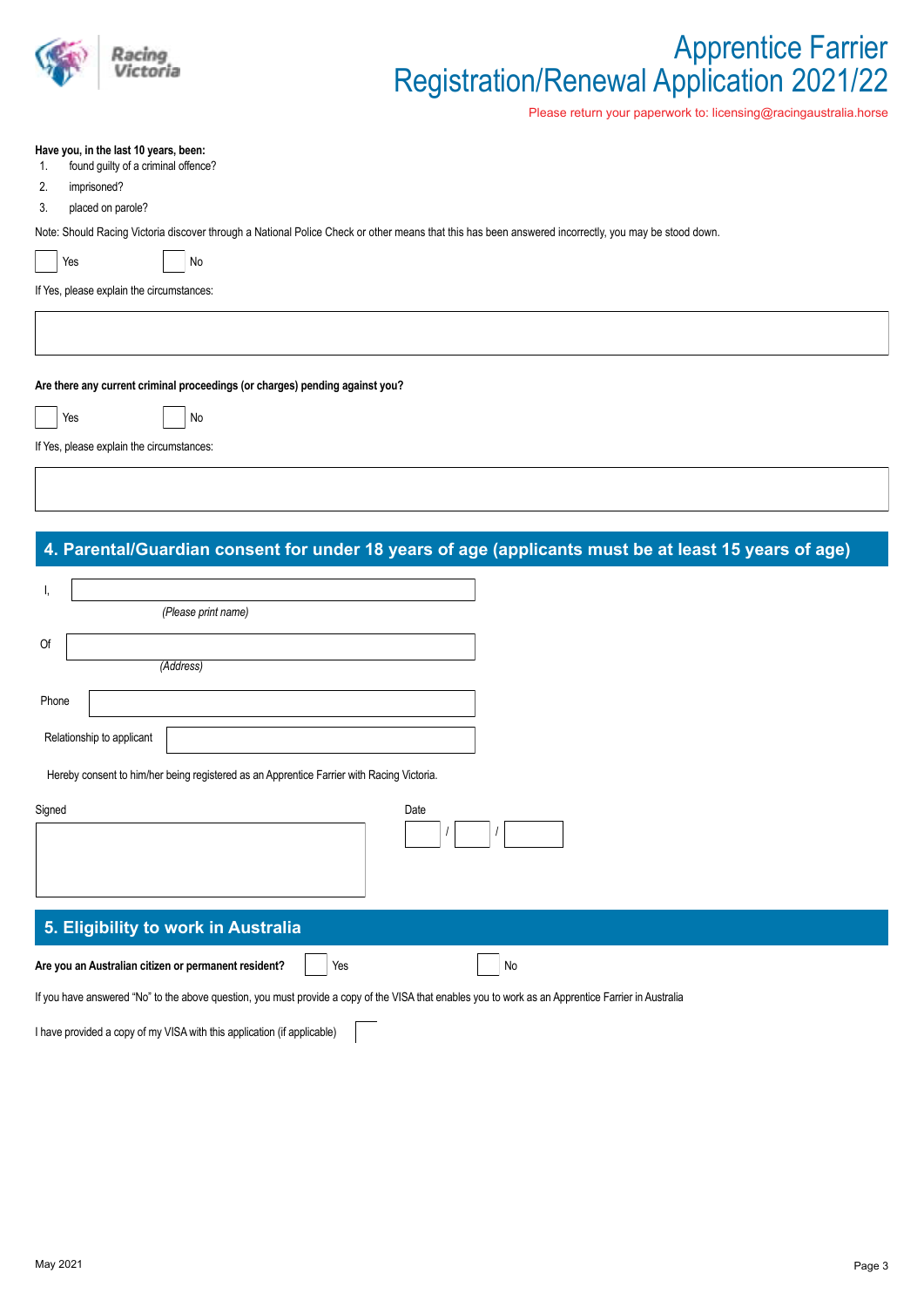

Please return your paperwork to: licensing@racingaustralia.horse

# **6. Payment**

|  |  | Alternatively, enclose a Cheque or Money Order payable to Racing Victoria. Cash is not accepted. |
|--|--|--------------------------------------------------------------------------------------------------|
|  |  |                                                                                                  |
|  |  |                                                                                                  |
|  |  |                                                                                                  |

|                                                                   | <b>APPRENTICE FARRIER</b><br><b>LICENCE FEES</b>                                                                                                               |                                                     |                                                                                                         |
|-------------------------------------------------------------------|----------------------------------------------------------------------------------------------------------------------------------------------------------------|-----------------------------------------------------|---------------------------------------------------------------------------------------------------------|
|                                                                   | <b>Licence Fee Renewal:</b><br>Pay by 31/07/2021 discount<br><b>Amount to Pay:</b><br>IF APPLICATION IS COMPLETED ONLINE A FURTHER DISCOUNT<br>OF \$15 APPLIES | \$25.00<br>$-$10.00$                                |                                                                                                         |
|                                                                   | Payment by Cheque/Money Order - please make payable to Racing Victoria                                                                                         |                                                     | RACING VICTORIA LIMITED<br>ABN 88 096 917 930<br>Tax Invoice Receipt<br>Total amount payable (Inc. GST) |
| Credit Card Type<br>Mastercard<br>Visa<br>Cardholder's Signature: | Credit Card Number:<br>Credit Card Expiry Date (MM/YY):                                                                                                        | Cardholder's Name<br>Credit Card Verification (CVN) |                                                                                                         |

Please retain a copy of this form for your taxation records.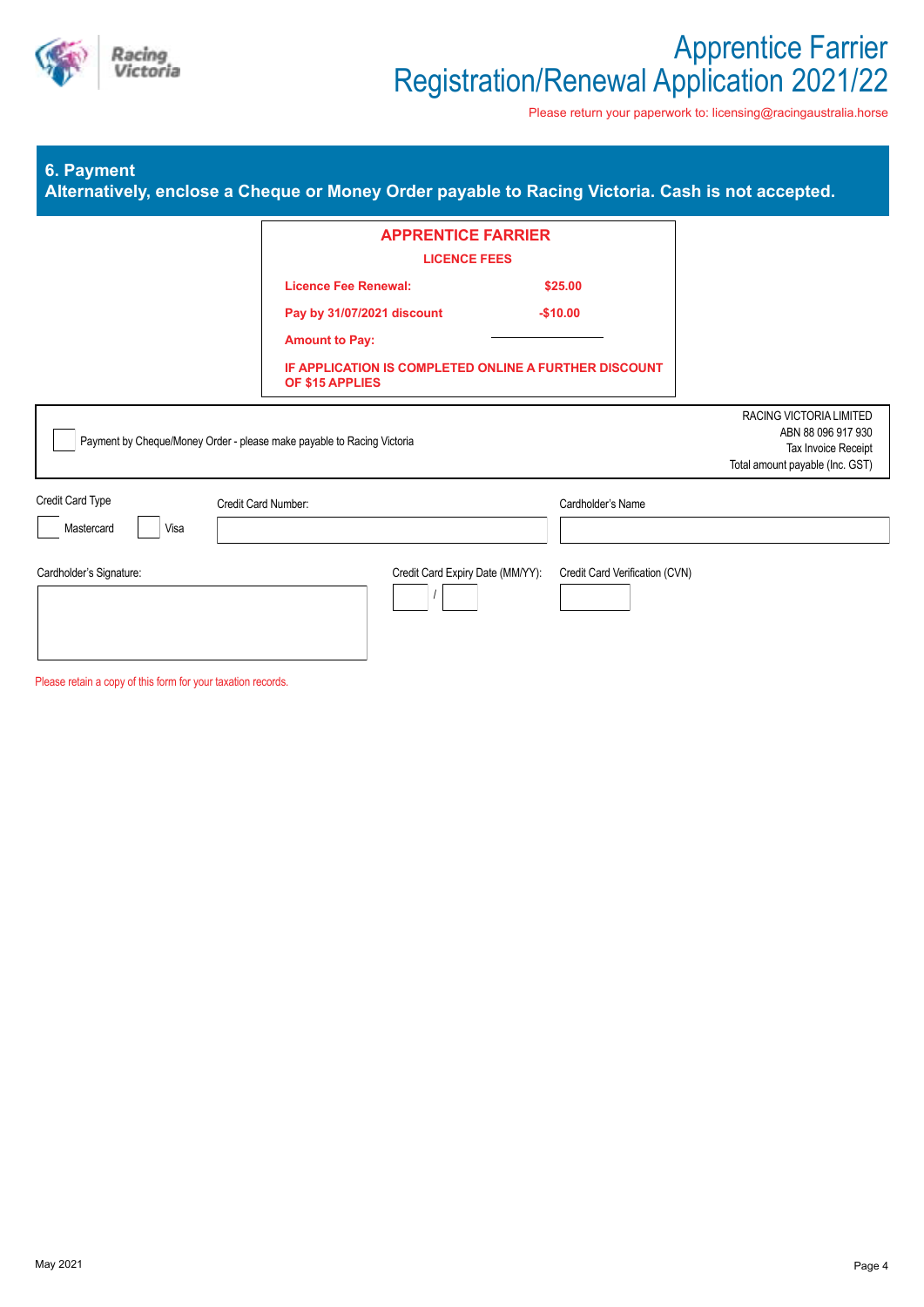

Please return your paperwork to: licensing@racingaustralia.horse

# **7. Acknowledgements**

# **Privacy**

### **1. PRIVACY STATEMENT**

- 1.1. Racing Victoria Limited (ACN 096 917 930) **(Racing Victoria)** is the Principal Racing Authority **(PRA)** governing thoroughbred racing in Victoria, and carries out the functions of:
	- determining and issuing occupational licences and/or otherwise authorising persons to participate in the Victorian thoroughbred racing industry **(Licensed and/or Registered Person)**;
	- regulating Licensed Persons:
	- administering and promoting racing; and
	- such other functions as may be described in its privacy policy published on its website from time to time **(Privacy Policy)**.

#### **(Functions)**

- 1.2. Racing Victoria is collecting your personal information on this form, including your name, contact details, next of kin, employment and credit card/bank details. We may also be collecting personal information about you which may be considered sensitive or protected under applicable laws (such information may include title, criminal record and bankruptcy status) that you may provide in this form or under your relevant licence's ongoing disclosure obligations (if applicable).
- 1.3. Racing Australia Limited (ABN 89 105 994 330 21) **(Racing Australia)** is the national industry body representing thoroughbred racing in Australia. This application form and your personal information will also be collected by Racing Australia in order to process your application on Racing Victoria's behalf. Where personal information is collected by Racing Australia on behalf of Racing Victoria (as opposed to on its own behalf), it is subject to the Racing Australia and Racing Victoria privacy policies, the latter prevailing in the event of any conflict.
- 1.4. The purpose of collecting your personal information is for our legitimate interests, including to:
	- consider and make determinations in relation to your licence application, renewal or continuance;
	- meet supervisory responsibilities in relation to you as a Licensed and/or Registered Person;
	- promote or protect the integrity of the thoroughbred racing code and ensure compliance with the Rules of Racing;
	- administer and promote racing operations (including your participation in races and the industry); and
	- any other function or activity described in our Privacy Policy.

#### **(Purpose)**

- 1.5. If your personal information is not collected, either on this form or otherwise when requested by Racing Victoria as part of its licensing and supervisory activities, we may not be able to process your application (and therefore refuse to grant your application or renew your licence, as the case may be) or may revoke or suspend your licence.
- 1.6. Racing Victoria may also obtain personal (including sensitive) information about you from, or disclose your personal information to, third parties such as enforcement bodies, government authorities, other racing control bodies (including PRAs and their equivalents in harness and greyhound) in the States and Territories of Australia and overseas, wagering service providers such as bookmakers, totalisators, and betting exchanges, educational or training institutions and to other persons for any of the purposes described above or as otherwise provided by law.
- 1.7. Your personal (including sensitive) information will also be disclosed to:
	- a) Racing Australia in order for them to perform their role under the Australian Rules of Racing; and
	- b) other PRA's (including Racing New South Wales (ABN 86 281 604 417 22), Racing and Wagering Western Australia (ABN 21 347 055 603), Thoroughbred Racing SA Limited
	- (ACN 094 475 939), Tasracing Pty Limited (ACN 137 188 286), Thoroughbred Racing NT Incorporated (ABN 15 688 350 211), Canberra Racing Club Incorporated (21 423 896 409) and Racing Queensland Limited (ACN 142 786 874)) for the purpose of administration of thoroughbred racing in Australia.
- 1.8. Unless otherwise advised by you, your image, name and contact details may be published monthly in the Inside Racing magazine and also disclosed to and published by Racing Victoria and its associates (including Racing.com, Victorian thoroughbred race clubs and Racing Australia) to facilitate your participation in racing, including the publication of race fields and calendars.
- 1.9. We otherwise use, disclose and handle your personal information in accordance with our Privacy Policy available at https://www.racingvictoria.com.au/privacy-policy. If you are concerned about a possible interference with your privacy, please contact Racing Victoria's Privacy Officer at **privacyofficer@racingvictoria.net.au**. Privacy complaints to Racing Victoria must be made in writing.